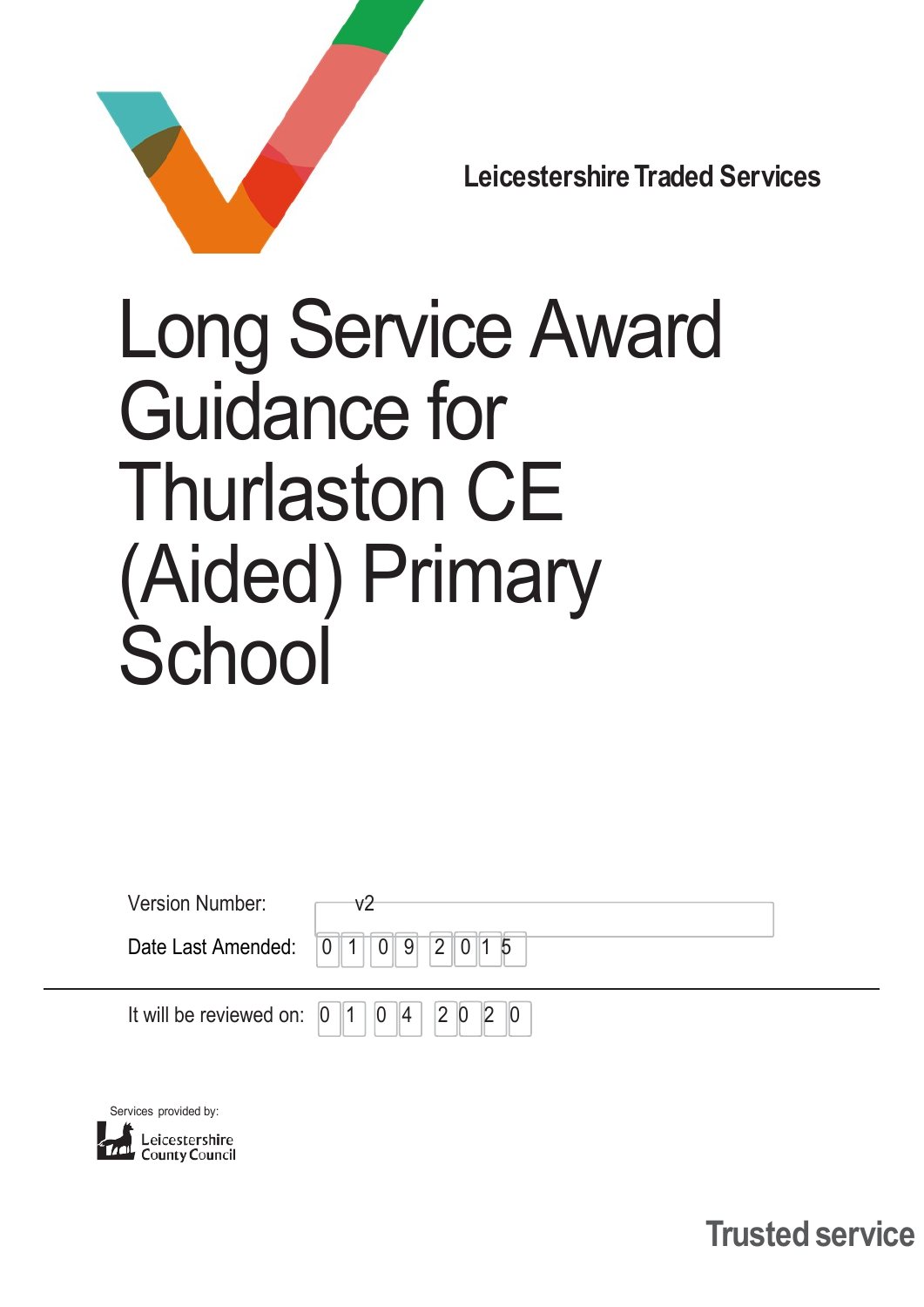## **Purpose**

The County Council's Local Conditions of Service includes a Long Service Award on the completion of 25 years' aggregated service.

The purpose of this guidance is to outline the long service award initiative, the application of it, eligibility criteria and to identify the available options for Schools, Colleges and Academies for issuing the award to eligible employees.

#### **Scope**

The award generally applies to all employees, regardless of whether they work full-time, part-time, term-time only, annualised hours or, on a fixed term contract. It does not apply to casual staff.

The section below further explains the eligibility criteria for employees.

### Employees Entitlement to Long Service Award – Eligibility Criteria

Employees who are permanent or fixed-term (temporary) at the time that they achieve 25 years' aggregate service are eligible to receive the award.

All Leicestershire County Council (LCC) service counts, whether continuous or aggregate. Service with another local authority or another school employer, e.g. an independent school, academy trust, free school, etc. does not count.

For employees who were affected by local government re-organisation in Leicestershire at 1<sup>st</sup> April 1974 and/or at 1 April 1997, only service when their employer was the County Council counts. Service with Leicester City Council or Rutland County Council before 1<sup>st</sup> April 1974 or after 1<sup>st</sup> April 1997 does not count.

For employees who have transferred into the County Council from another employer on their existing terms and conditions under the Transfer of Undertakings (Protection of Employment) Regulations (TUPE) and retained those conditions of service, the provisions governing any long service award (e.g. length of service required, type/amount of the award, etc.) will be those applicable at their previous employer as at the date of their transfer.

For employees who have transferred under TUPE from the County Council to another employer and then returned to County Council employment as a result of a further TUPE transfer of the same function (i.e. the same service or the same school), all their service in the function that transferred will count.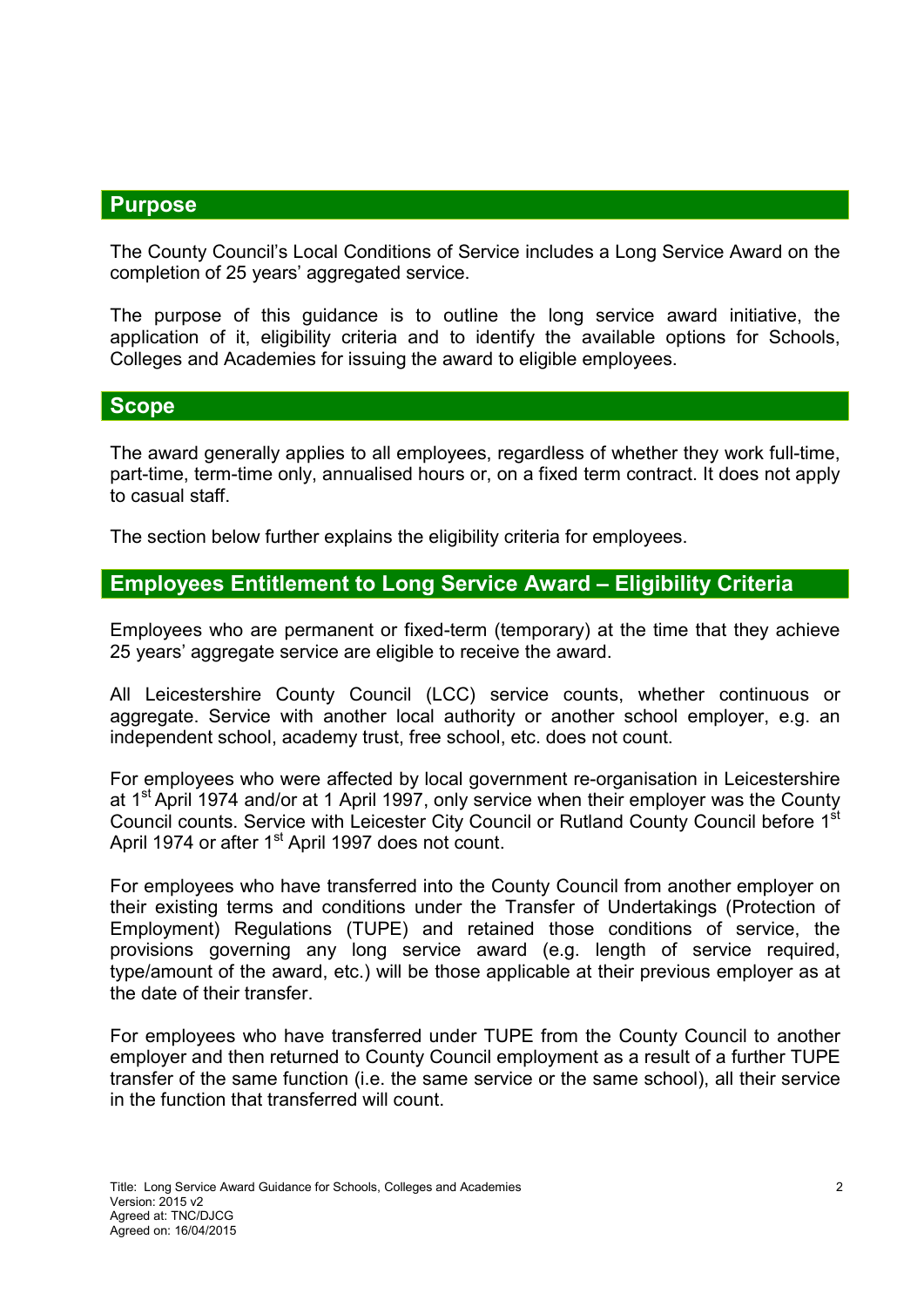Whilst this entitlement is a LCC initiative, it also applies to Maintained School employees who have TUPE transferred over to an Academy and any new employees who have joined the Academy unless this has been negotiated and agreed otherwise with unions.

## Long Service Award Options and Procedure

In recognition of achieving 25 years' service, an employee is entitled to receive an award for this in the form of either:

- A high street retail vouchers of their choice to the value of £250 which the school/ college/academy is responsible for purchasing.
- A gift up to the value of £250 if they wish, which the school/ college/academy is responsible for purchasing. If this option is chosen by the employee then they should be made aware that a gift should equal no more than this amount exactly and no compensation shall be given where the item is less than £250. N.B. If agreed between the employee and the school/college/academy, the employee may wish to make an additional contribution to enable a specific gift of a value greater than £250 to be purchased by the school/college/academy.

Employees may choose which one of the above they wish to receive; the School/College/Academy is responsible for initiating the award.

It may be necessary to verify employment service records, e.g. to confirm service in cases where the employee has moved between different schools in Leicestershire. Where the School/College/Academy buys into HR Services, they may contact the ESC Service Desk to arrange for the Council's electronic and manual records to be checked.

The School/College/Academy may also wish to issue the employee a Long Service Certificate in addition to one of the above entitlements; certificates may be ordered from Central Print at the County Council. The charge is currently £11.00 but is subject to review on 1<sup>st</sup> April each year. The Long Service Certificate Order Form (attached at Appendix B) should be completed and sent to Central Print, Corporate Resources Department, Leicestershire County Council, County Hall, Glenfield, Leicester, LE3 8RA. The completed certificate will be posted directly to the school/college and the cost will be debited to the school/college's budget.

The Headteacher/ Principal or the Chair of Governors should present the award and certificate (where purchased) to the employee on the date which they achieve 25 years' service. However, some employees may prefer not to have a formal presentation or to receive a certificate. In these circumstances, it is good practice for the Headteacher/ Principal to write a personal letter to the employee acknowledging their service and then arrange to issue them with their chosen award, which is then given to the employee by their line manager.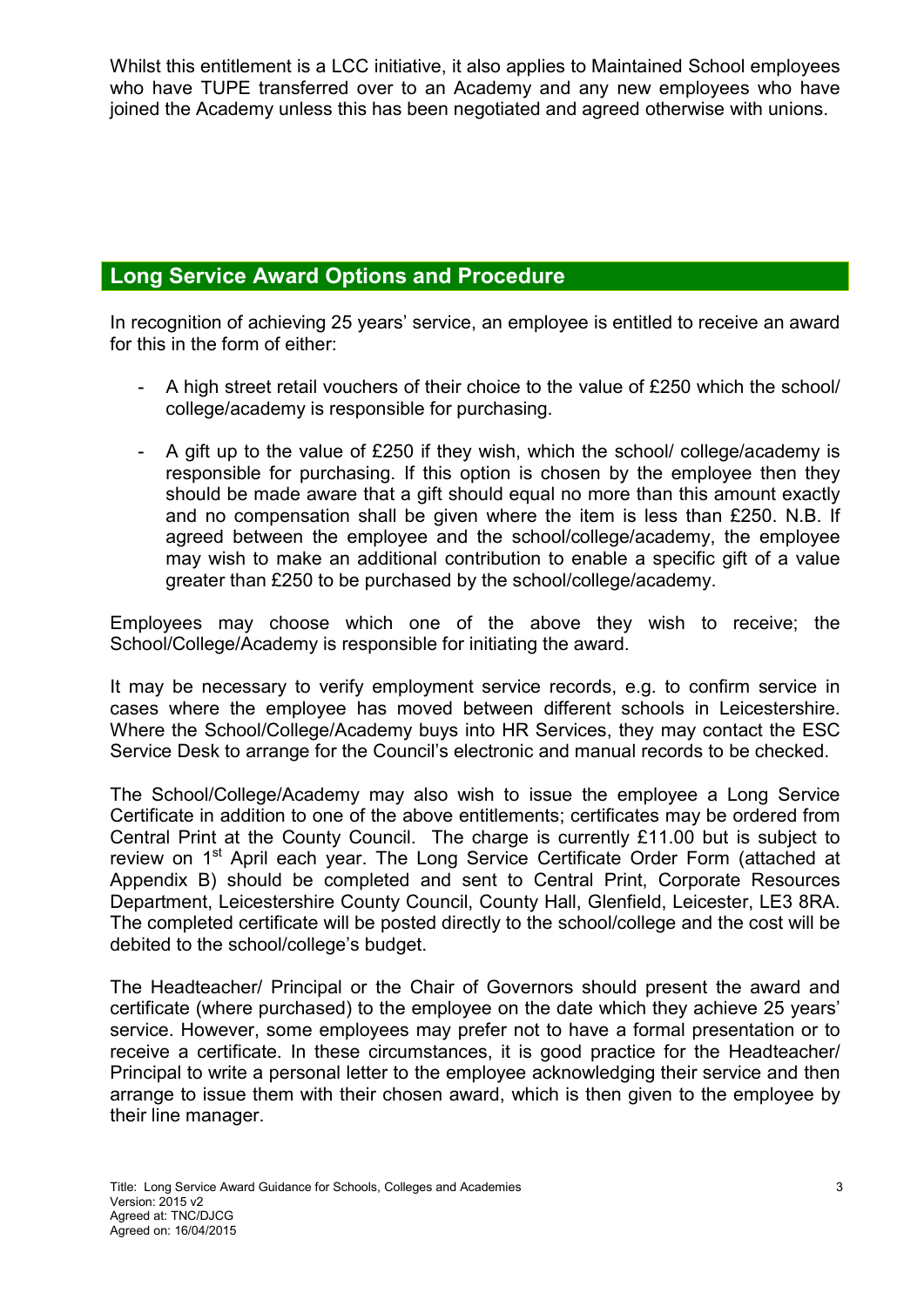#### Dear

## Appendix A – Template Letter to Employee

My records show that on ……………………you will have achieved 25 years' service with Leicestershire County Council.

In recognition of this achievement you are entitled to a receive either:

- a gift voucher of £250 for a high street retailer of choice

#### OR

a specific gift up to the value of £250. [Alternatively, you may prefer to make an additional contribution towards the purchase of a specific gift of a greater value.] (delete as appropriate).

Please could you confirm which of the above options you wish to receive and I will make the necessary arrangements.

Finally, may I take this opportunity to offer you my congratulations on this achievement and to say how grateful I am for your commitment to this School/College/Academy and to Leicestershire County Council.

Yours sincerely,

Head Teacher/Principal